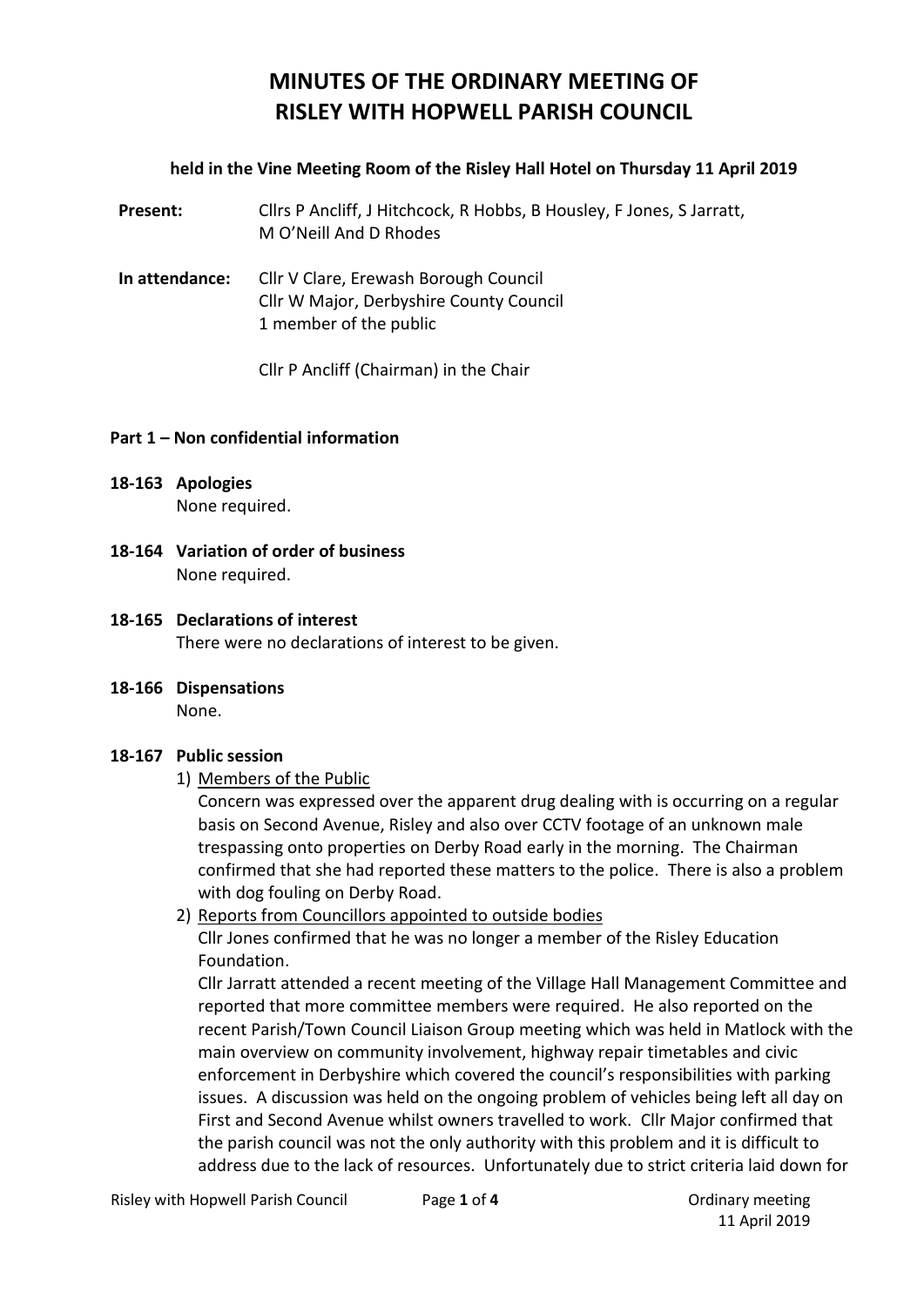resident parking schemes, Risley with Hopwell would not be able to make any such orders.

## 3) Reports from the Police Liaison Officer, County Council and Borough Council

- (a) PCSO K Pykett had forwarded a report on three crimes which had occurred between 7 March and 7 April – non-dwelling burglary on Breaston Lane (7.3.2019); dwelling burglary on Derby Road (9.3.2019-16.3.2019) and dwelling burglary on Derby Road (31.3.2019). In view of this report and the concerns of the member of the public, it was RESOLVED that the clerk request that a police representative attends the next meeting.
- (b) Councillor Major reported that the County Council had received a grant for structural repairs to its roads and that a £100m capital programme over five years has recently been published. Mention was made of the reinstatement work which was required to the footpath outside of Meadow View Court and it was RESOLVED that the Clerk write to the Borough Council's planning department as this has been a problem since the premises were built in 2002.

## **18-168 Minutes of the Ordinary Meeting held on 14 March 2019**

The minutes of the ordinary meeting held on 14 March 2019 were proposed as a true record by Councillor Housley and seconded by Councillor Hobbs. These were unanimously agreed and subsequently signed by the Chairman.

## **18-169 Exempt items**

Staff appraisal.

## **18-170 Chairman's announcements/report**

The Chairman's report had been circulated prior to the meeting. The Chairman wished that thanks be recorded to the Clerk for her work on the new website which is now up and running and also to Cllrs Hobbs and Rhodes for their service to the Parish Council over many years.

## **18-171 Clerk's report**

The Clerk's report had been circulated prior to the meeting, the contents of which were noted.

#### **18-172 Derbyshire Association of Local Councils**

Circular No. 4 had been circulated with the agenda, the contents of which were noted.

#### **18-173 Matters for determination**

- a) The Clerk had received three quotes for replacement noticeboards in the Churchyard and on Derby Road. Following discussion, it was RESOLVED that Councillor Jones would approach Chapel Joinery for a quotation which he would bring to the next meeting.
- b) Mention was made on the standard of the grass cuttings on the verges which was below standard with the snowdrops and crocuses being cut. It was RESOLVED that the Clerk write to the contractor to express the parish council's concern.

## **18-174 Finance**

#### **(a) Accounts for payment**

Risley with Hopwell Parish Council Page **2** of **4** Ordinary meeting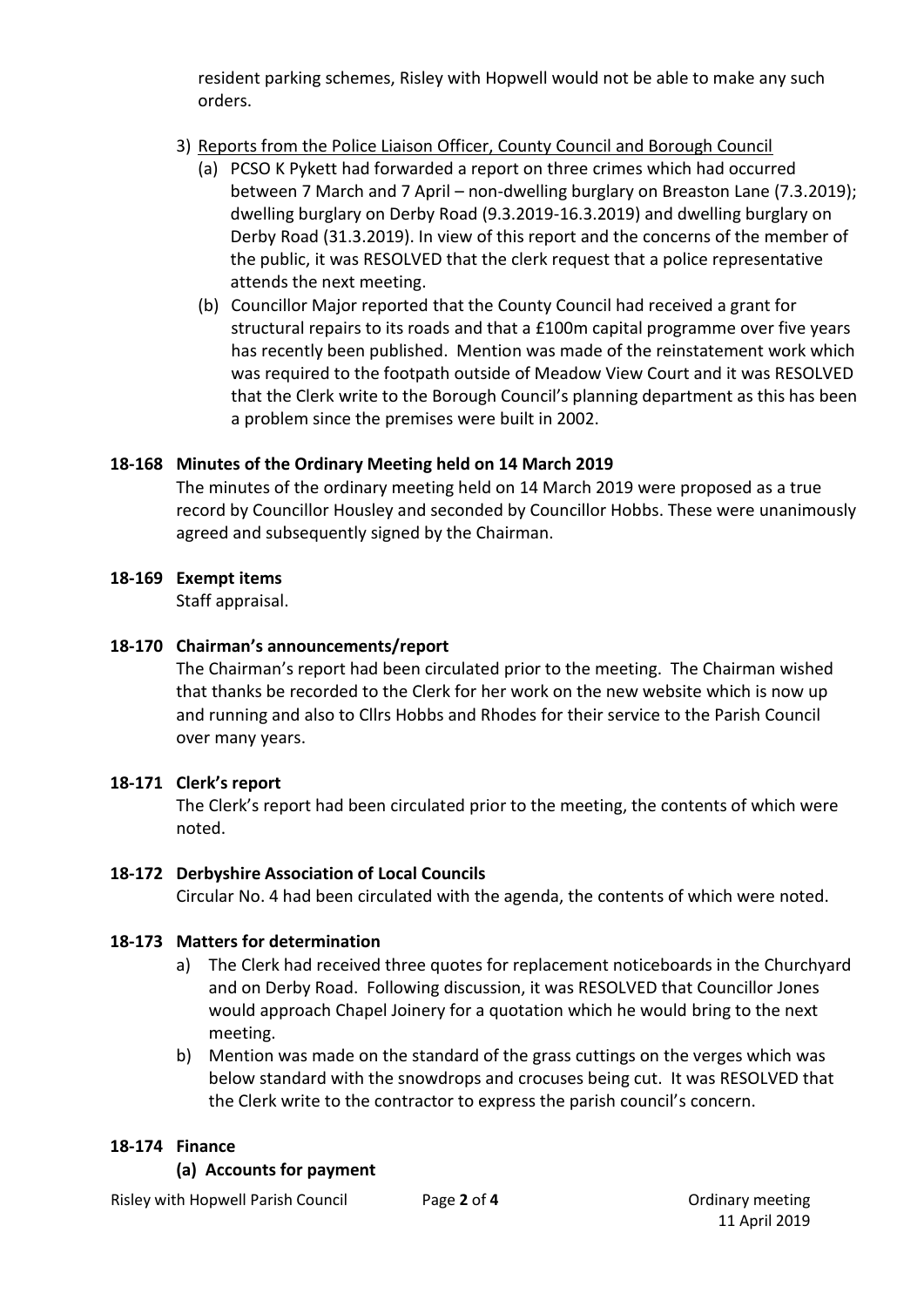| It was RESOLVED to approve the following payments: |                                        |            |  |
|----------------------------------------------------|----------------------------------------|------------|--|
| Cheque No.                                         | Payee                                  | Amount     |  |
| 002246                                             | Talesh No. 3 Risley Hotel              | £ 25.00    |  |
|                                                    | (Room Hire – April)                    |            |  |
| 002247                                             | S J Dunkley                            | £357.80    |  |
|                                                    | (Salary and expenses for March)        |            |  |
| 002248                                             | <b>HMRC</b>                            | £ 65.40    |  |
|                                                    | (PAYE – March)                         |            |  |
| 002249                                             | <b>Park Hall Designs</b>               | £118.50    |  |
|                                                    | (Website maintenance to 31 March 2019) |            |  |
| 002250                                             | Mr T Ainsworth                         | 60.00<br>f |  |
|                                                    | (works to verges)                      |            |  |
| 002251                                             | <b>Risley Village Memorial Hall</b>    | £100.00    |  |
|                                                    | (use of car park for the bulky waste   |            |  |
|                                                    | collections)                           |            |  |
| Receipts                                           |                                        |            |  |
| £525.39                                            | VAT reimbursement                      |            |  |

#### **18-175 Playground inspections**

The report for March was given by Councillor Jarratt. There were no matters arising.

#### **18-176 Planning**

Decisions made – 1 Second Avenue, Risley (demolition, prior approval not required)

#### **18-177 Matters for information**

- a) Speedwatch session 14 April 2019
- b) Annual General Meeting of the Parish Council 9 May 2019
- c) Annual Parish Meeting Wednesday, 15 May 2019
- d) Community Litter Pick Saturday, 18 May 2019

#### **18-178 Future agenda items**

Update on HS2 and growth Strategy (when available) Works to electric supply for Christmas lights Cleaning of the War Memorial Welcome sign for Hopwell (2019) Christmas Lights Switch on – Thursday, 5 December 2019

Dates of future meetings: Annual General Meeting (9 May 2019), Annual Parish Meeting (15 May 2019).

#### **Part 2 – Confidential items**

In view of the confidential nature of the staff appraisal, it was RESOLVED to exclude the press and public from the meeting in accordance with the Public Bodies (Admission to Meetings) Act 1960, S1 in order to discuss the item.

Meeting closed at 20.20pm.